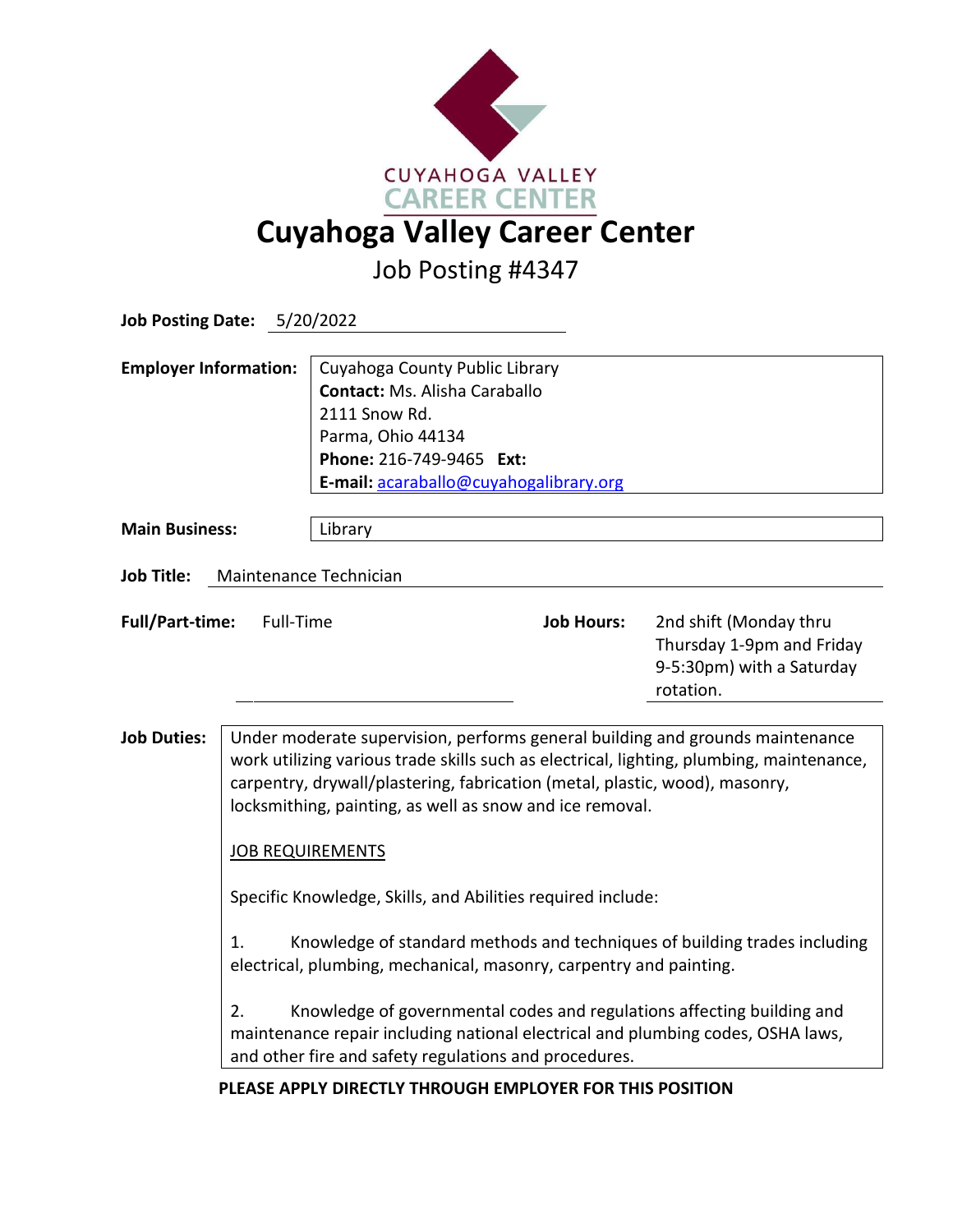3. Ability to operate hand and power tools.

4. Ability to operate snow plow and related snow removal equipment.

5. Knowledge of (or ability to learn) basic locksmithing, NFPA codes, fire/safety regulations, and similar skills/knowledge related to building trades and essential job functions.

6. Ability to comprehend, process and apply both verbal and written skills appropriate to the job.

7. Interpersonal skills necessary to develop and maintain effective and appropriate working relationships with co-workers, customers, vendors, and/or representatives of other agencies.

8. Ability to apply basic levels of English grammar, spelling, punctuation, and basic mathematical functions such as addition, subtraction, multiplication, division, percentages, ratios, etc.

9. Ability to apply basic mathematical concepts.

10. Ability to use a personal computer and job-related software or systems applicable to the essential functions of the job, which may include, but not be limited to email/calendar software, internet/intranet browsers, word processing, spreadsheets, database software, and various systems of software used by CCPL.

11. Ability to read and interpret plans, diagrams, drawings, prints, schematics, etc.

12. Ability to recognize emergency situations and act accordingly.

13. Ability to work under pressure.

# ESSENTIAL JOB FUNCTIONS

1. Complies with Cuyahoga County Public Library's policies, rules, guidelines, procedures, requirements, standards, and practices applicable to the job, including (but not limited to) work scheduling and attendance, customer service, use of Library property, computer use, personal conduct, and confidentiality.

2. Performs service and repair tasks on CCPL buildings, facilities and grounds utilizing various building trade skills including electrical, plumbing, painting,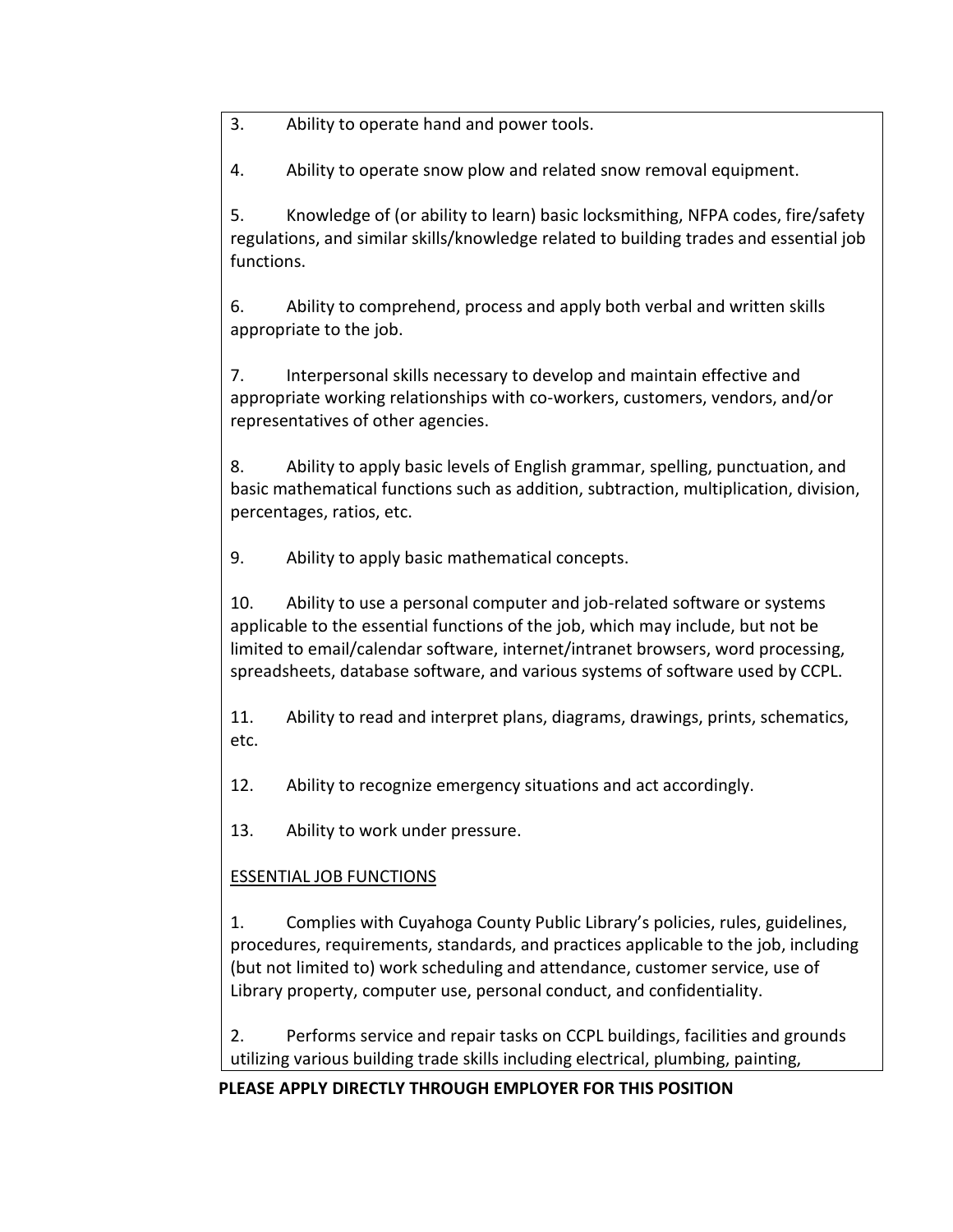mechanical, masonry, carpentry and drywall/plastering trades.

3. Troubleshoots/replaces/repairs and corrects a variety of building maintenance issues, such as carpentry (replace/repair and fabricate furniture, cabinetry, counters, and similar items), electrical (lighting, outlets, panel boards, under-carpet power, wiring, etc.), fire safety equipment (check extinguishers, test/repair/replace emergency lighting, etc.), grounds maintenance repair (potholes, patch masonry, remove/replace bumper blocks, etc.), plumbing (repair/replace toilets and urinals, hardware, hot water tanks, valves and controls, etc.), install/repair/replace lock sets, panic bars, safety and security devices, and similar duties.

4. Responds to urgent and emergency situations such as plumbing leaks, electrical outages, flooding, etc.

5. Performs preventive maintenance schedules on building systems and facilities including roofs.

6. Adds, relocates, and removes shelving, furniture, carpeting, and equipment as indicated on drawings, and as directed by library personnel.

7. Constructs partitions, paints interior and exterior surfaces, lays carpet and tile and performs other remodeling and repair type tasks, including adding and relocating and removing electrical floor outlets.

8. Determines materials, supplies and parts needed to complete a project, and ensures they are ordered to meet established project or maintenance schedules.

9. Patches concrete steps and sidewalks, and patches driveways and parking lots.

10. Performs various grounds maintenance tasks such as snow and ice removal, leaf removal, cleaning gutters, trimming trees, removing fallen tree limbs, etc.

11. Sets up signage, barriers, and traffic control for building closures and other situations.

12. Completes and updates paperwork and records as necessary.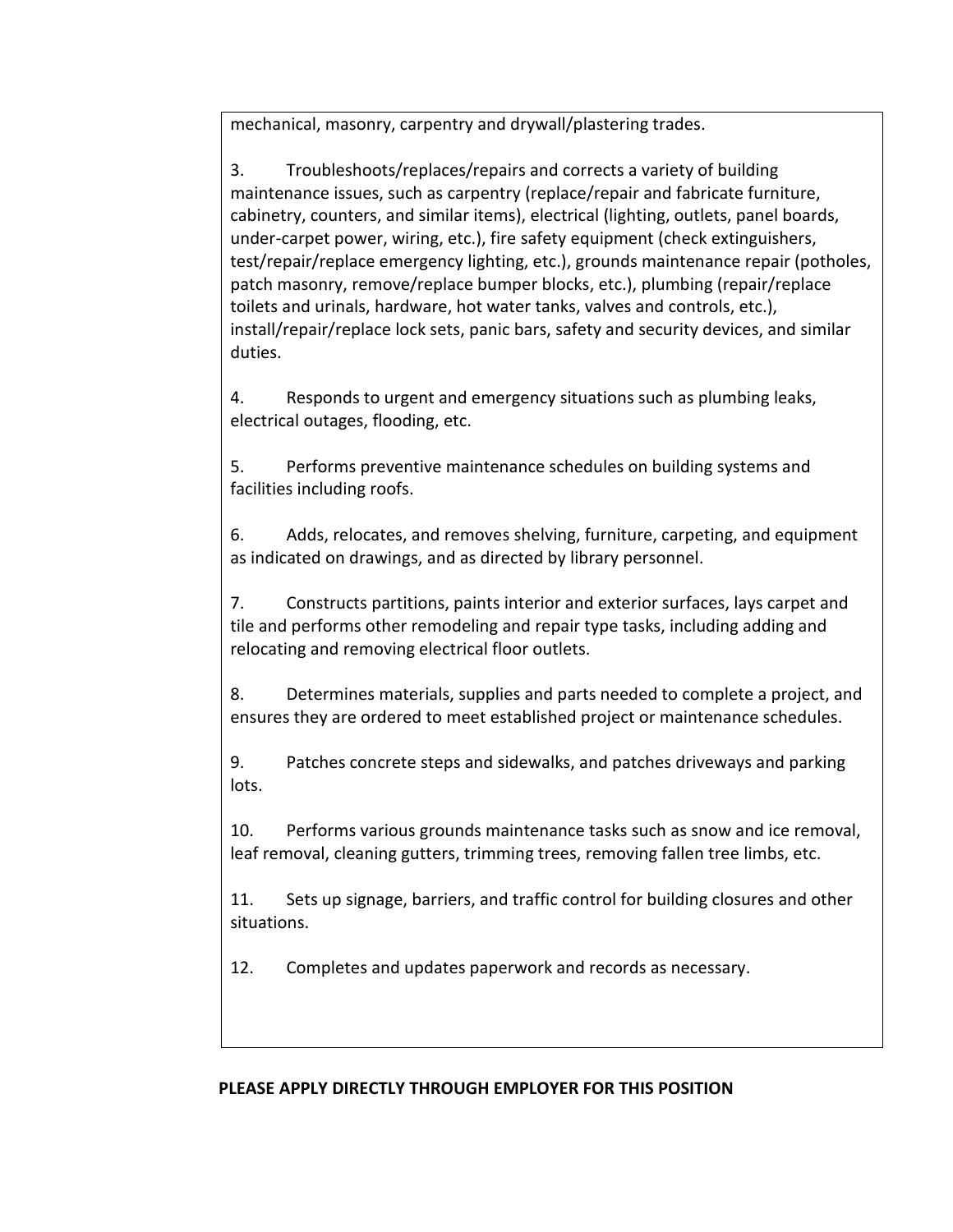Summary Minimum Education & Experience Required

1. High school diploma (or GED) and completion of apprenticeship, vocational training program, or Associate's degree in a skilled building trade

2. At least two years of building maintenance and repair experience.

### OTHER TESTING/LICENSES REQUIRED

1. Due to the physical exertion required to perform the essential duties of this job, the decision to hire is contingent on job candidate passing a pre-employment medical exam through a medical provider contracted by the library.

2. License

A valid driver's license is required to operate library owned vehicles and a clean driving record must be maintained at all times.

3. Tow-motor/forklift operation certification is preferred.

4. A criminal background check is required, as are pre-employment drug and nicotine screens.

### PHYSICAL DEMANDS AND WORKING CONDITIONS

1. Worker is subject to emergency callbacks.

2. Frequent or prolonged exposure to significant levels of temperature, air pollution, noise, vibration, chemicals, gases, heights and/or moving parts.

3. Work requires extensive physical exertion such as lifting of very heavy objects (more than 70 pounds), deep bending, climbing steps and step ladders and/or assuming awkward positions.

This position will work 1st shift (6am- 2:30pm) for 6 months during training. After training this position will work 2nd shift (Monday thru Thursday 1-9pm and Friday 9-5:30pm) with a Saturday rotation.

Hourly rate: \$23.00

#### **Compensation:** \$23.00 hourly